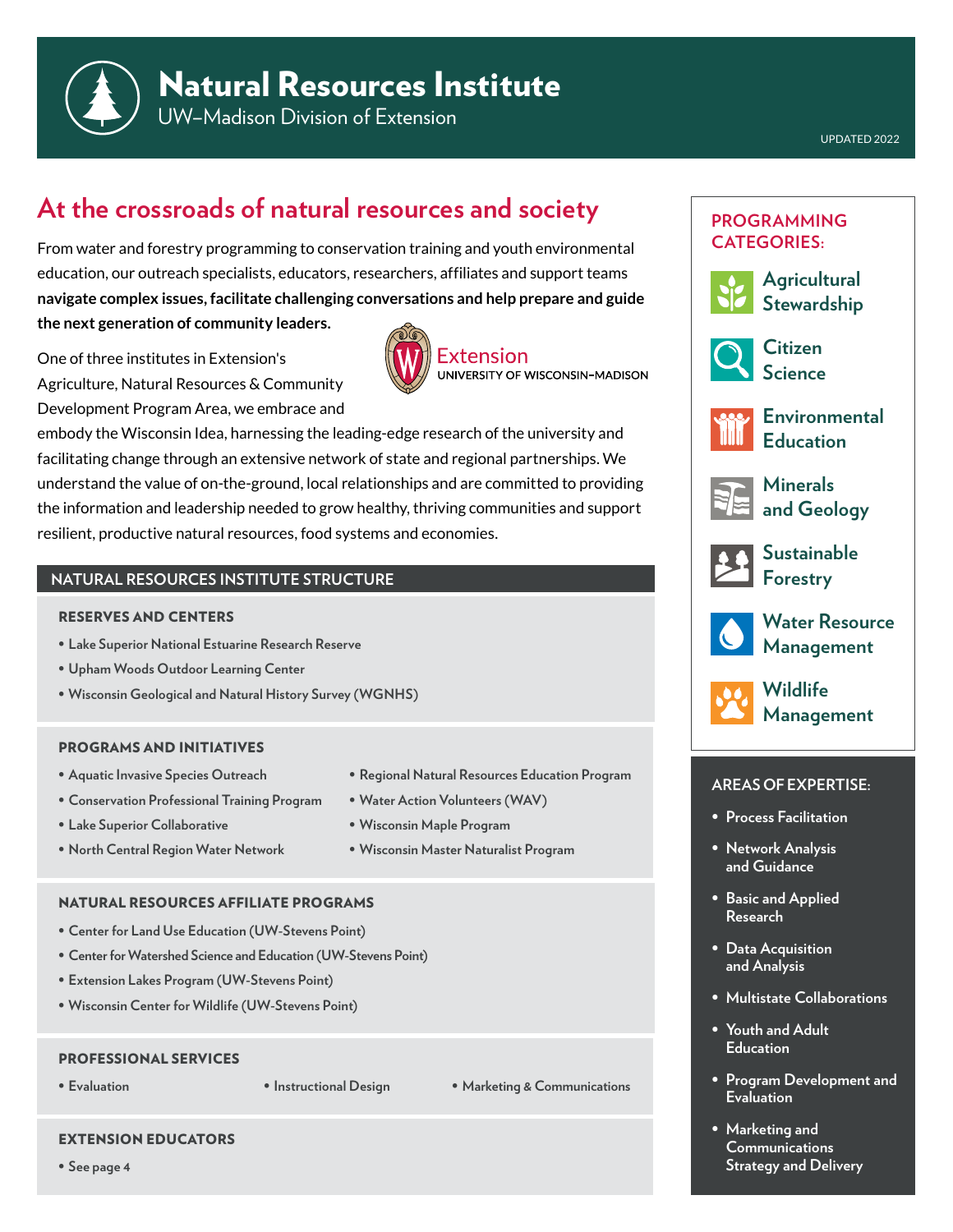## **PROGRAMS AND INITIATIVES**

# Aquatic Invasive Species (AIS) Outreach

[naturalresources.extension.wisc.edu/programs/aquatic-invasive-species-outreach/](https://naturalresources.extension.wisc.edu/programs/aquatic-invasive-species-outreach/)

Working in collaboration with the Wisconsin Department of Natural Resources (WDNR), Extension's AIS outreach efforts focus on **containing the the spread of invasives that are** 



[conservationprotraining.org](https://conservationprotraining.org/)

**Extension Leadership: Jeanne Scherer and Emily Heald**

**already in the state and reducing the introduction of new species to the state's waters and wetlands**.



Regional Natural Resources Education Program

[naturalresources.extension.wisc.edu/programs/nre-program/](https://naturalresources.extension.wisc.edu/programs/nre-program/)

Natural Resource Educators **provide leadership on nutrient reduction and water quality projects and a variety of forestry initiatives across the state**.



Signature water projects include building capacity of groups and individuals to improve water quality in the Fox, Wisconsin, St. Croix,



Red Cedar, Wolf, Manitowoc/Sheboygan and Rock River watersheds. Forestry initiatives include workshops and other efforts to engage landowners and encourage sustainable management of privately owned forests.

**Extension Leadership: Kris Tiles**



[wateractionvolunteers.org](https://wateractionvolunteers.org/)

The WAV citizen science stream monitoring program is an ongoing partnership between Extension, the Wisconsin Department of



Natural Resources, Wisconsin volunteers and local groups. **The program aims to preserve, protect and restore Wisconsin's 86,000+ miles of streams and rivers by educating and empowering volunteers to gather high-quality stream data useful for decision-**



**making and natural resource management and to share their data, knowledge and passion for stewardship with others**. More than 500 volunteers and an estimated 2,000 supervised students monitor 600+ stream locations annually.

**Extension Leadership: Katy Bradford**



[naturalresources.extension.wisc.edu/wisconsin-maple-program/](https://naturalresources.extension.wisc.edu/wisconsin-maple-program/)

The Wisconsin Maple Program is a new three-year project supported by the USDA Agricultural Marketing Service (AMS) through the Acer Access and Development Program.



The program's main areas of focus include: **supporting sustainable forest practices of maple syrup producers**, especially relative to climate change adaptation strategies; **providing resources and support to** 



**foresters and other advisors who work with maple syrup producers**; and better **understanding and supporting the needs of tribal communities in Wisconsin related to maple syrup production**.

**Extension Leadership: Jeremy Solin**

Wisconsin Master Naturalist Program

[wimasternaturalist.org](https://wimasternaturalist.org/)

The Wisconsin Master Naturalist Program is a network of well-informed volunteers and instructors **dedicated to conservation education** 



**and community service**. The Master Naturalist training provides 40 hours of primarily field-based experiences covering topics related to Wisconsin's natural world and human connections with nature.



Partner organizations, such as state parks, nature centers and friends groups, host trainings across the state. Master Naturalists provide at least 40 hours of volunteer service and receive eight hours of additional training annually to maintain their certification.

**Extension Leadership: Becky Sapper**



collaborative is composed of local governments; state, Tribal and federal government agencies; academic institutions; and nonprofit organizations working within the Lake Superior Basin of Wisconsin.

**Extension Leadership: Erin Burkett**

# North Central Region Water Network



The North Central Region Water Network is a 12-state collaboration of land-grant universities and partners, **working together** 

**to ensure the conservation, protection and** 



NORTH CENTRAL REGION **WATER NETWORK** 

**restoration of water resources for individuals, communities and ecosystems**. We work to enhance connectivity across regional and



state water projects, integrate outreach and education and coordinate projects with measurable environmental and social impacts. The network is overseen by an Extension-based director and a team of Extension-appointed state contacts.

**Extension Leadership: Rebecca Power**



**Conservation Professional Training Program** 

courses in online, classroom, field and hybrid formats. Working in collaboration with partners like USDA-NRCS, Wisconsin DATCP and



others, the program **offers full-service curriculum and course development and delivery on topics like conservation planning, nutrient management, soil health, forestry and more**.

Conservation Professional Training Program

**Extension Leadership: Kevin Erb**

# **Lake Superior Collaborative**

[naturalresources.extension.wisc.edu/programs/lake-superior-collaborative/](https://naturalresources.extension.wisc.edu/programs/lake-superior-collaborative/)

The Lake Superior Collaborative (LSC) is a **network of organizations working in partnership to coordinate protection, restoration and climate resilience efforts in the** 



## **Wisconsin portion of the Lake Superior watershed**. The

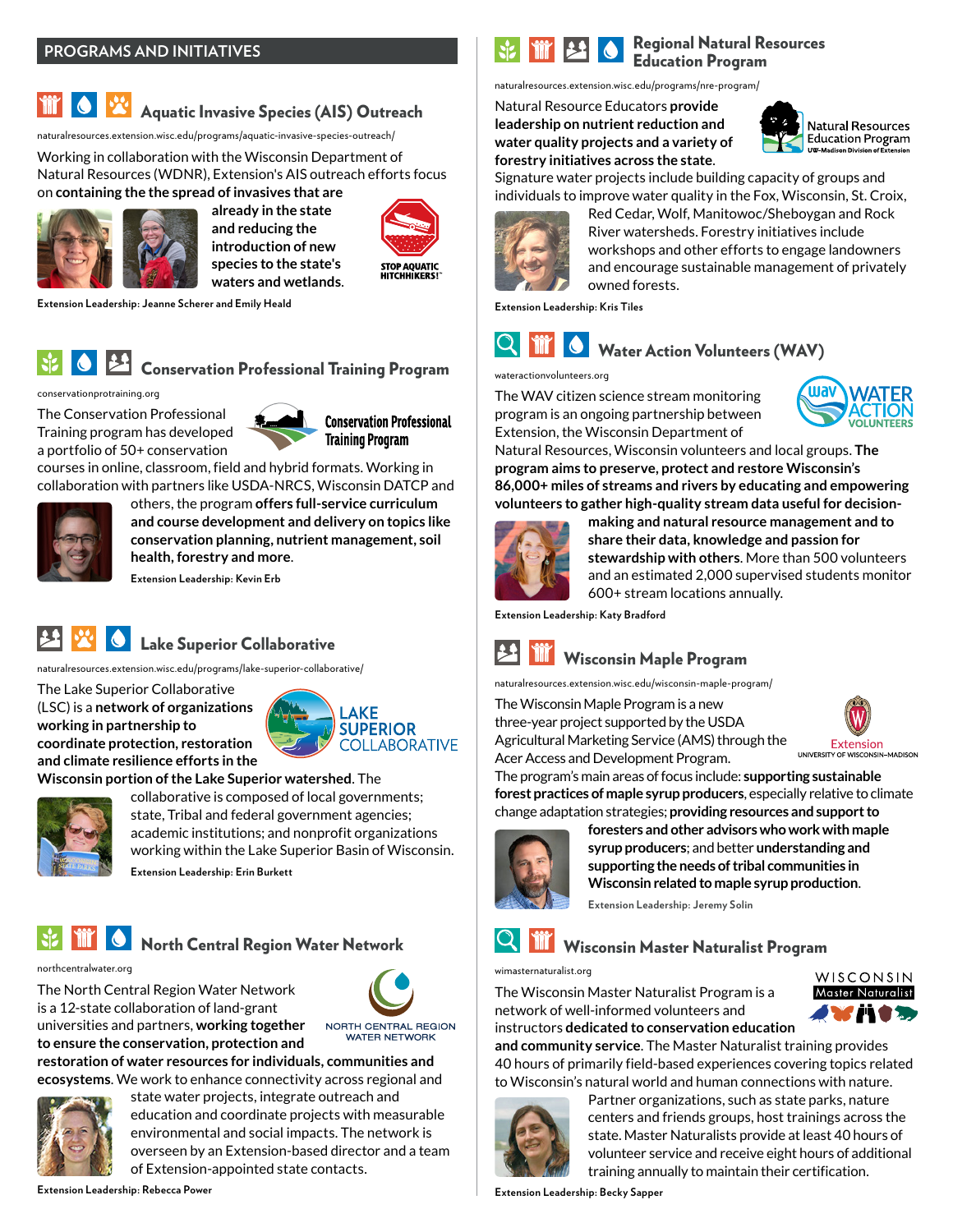# **10** T

#### Lake Superior National Estuarine Research Reserve **(Lake Superior Reserve)**

[lakesuperiorreserve.org](https://lakesuperiorreserve.org/)

The Lake Superior Reserve is a member of the National Estuarine Research Reserve System, a network of 30 reserves across the United States designated for long-term research on coastal



**UPHAM** 

resources and the human populations they support. The Lake Superior Reserve is one of only two estuarine reserves in the Great Lakes and **focuses on educating residents of the Lake Superior**



**watershed through integrated research, education, outreach and stewardship**. Comprised exclusively of public lands and waters, the Reserve contains about 16,000 acres of terrestrial and aquatic habitats.

**Extension Leadership: Deanna Erickson**

# Upham Woods Outdoor Learning Cen[ter](https://fyi.extension.wisc.edu/uphamwoods/)

[fyi.extension.wisc.edu/uphamwoods/](https://fyi.extension.wisc.edu/uphamwoods/)

Upham Woods **provides educational opportunities to youth, youth leaders and adults through programs focused on environmental and leadership education**. Situated on the Wisconsin River, the center is uniquely positioned to provide outdoor education year-round **WOODS** through environmental lesson plans, summer camp

programming, leadership workshops and other conferences. The center is also a recognized leader in technology-based environmental education through its DOTS (Digital Observation Technology Skills) learning framework.



#### [wgnhs.wisc.edu/](https://wgnhs.wisc.edu/)

A state institution since 1853, WGNHS **provides objective scientific research and information about the geology, mineral resources and water resources of Wisconsin through publications, technical talks and responses to inquiries from the public**.



These activities support informed decision-making by government, industry and business leaders and individual citizens of Wisconsin.

**Extension Leadership: Ken Bradbury, Director and State Geologist**

**Follow us on social for the latest updates from our family of programs. [@UWMadisonExtNRI](https://twitter.com/UWMadisonExtNRI)**

**[NATURALRESOURCES.EXTENSION.WISC.EDU](https://naturalresources.extension.wisc.edu/)**

# **PROFESSIONAL SERVICES**

Natural Resources Institute professional service teams provide marketing and communications, evaluation and instructional design support to dozens of internal and external partners annually.

[naturalresources.extension.wisc.edu/services/](https://naturalresources.extension.wisc.edu/services/)

#### Marketing and Communications

- Branding and identity
- Graphic design
- Web development
- Editorial guidance and review
- Marketing strategy

#### Instructional Design

- Online and blended courses
- Peer-based instructional strategy
- Content analysis
- Video and script development
- Captioning
- Webinar delivery

# Evaluation

- Program planning and development
- Quantitative analysis (pre-, post- and follow-up surveys)
- Qualitative analysis (individual and focus group interviews and field observations)
- Multi-method program evaluation



**Extension Leadership: John Kriva**



**Extension Leadership: Janice Kepka**



**Extension Leadership: Samuel Pratsch**